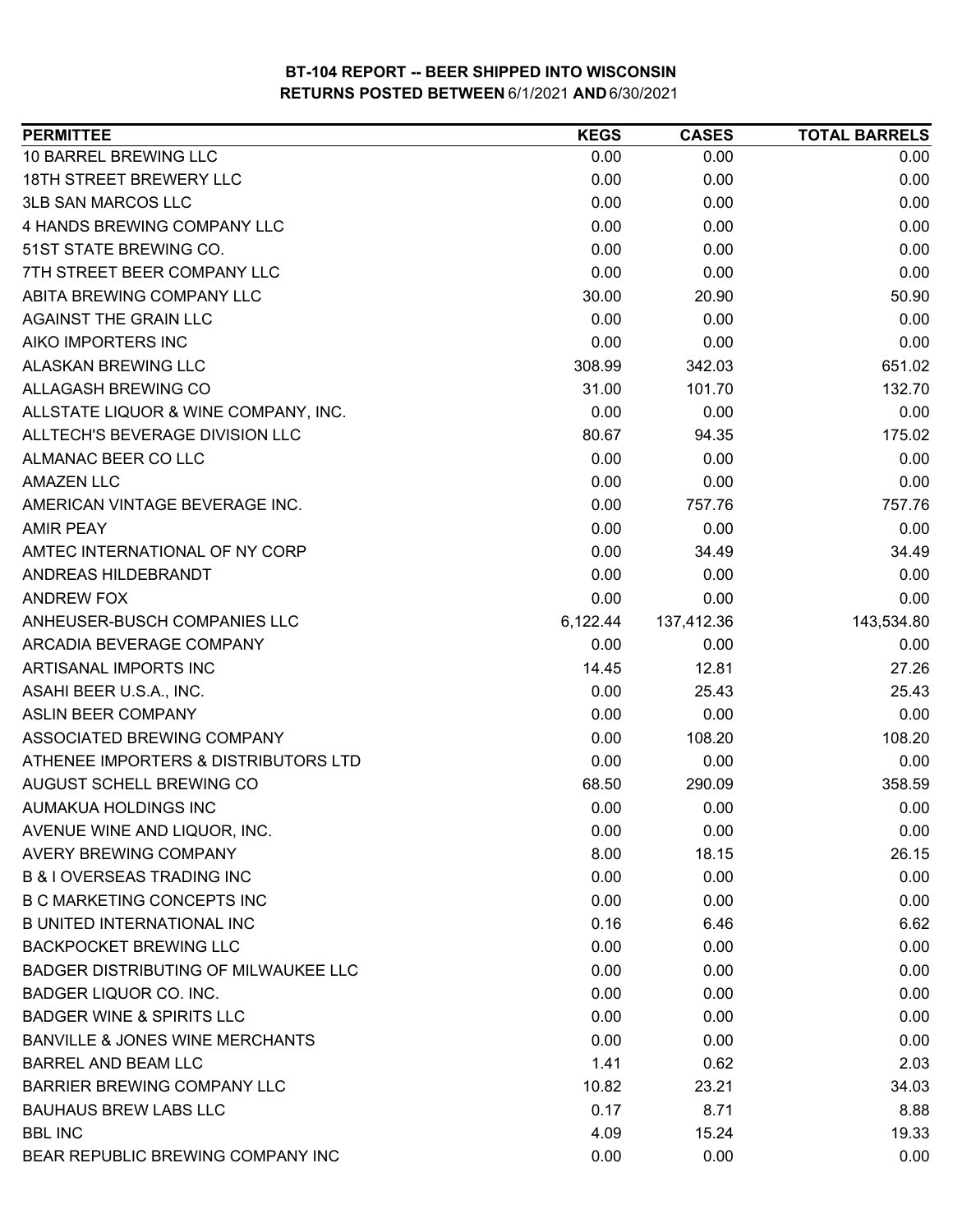| 19.33<br>51.29<br>70.62<br>BEECHWOOD DISTRIBUTORS, INC.<br>0.00<br>0.00<br>0.00<br>0.00<br>0.00<br>0.00<br>1,464.11<br>406.61<br>1,057.50<br>36.73<br>68.52<br>105.25<br>0.00<br>0.00<br>0.00<br>16.00<br>13.79<br>29.79<br>0.00<br>0.00<br>0.00<br>40.90<br>236.13<br>277.03<br>0.50<br>6.20<br>6.70<br>7.75<br>59.50<br>67.25<br>0.00<br>135.94<br>135.94<br>0.00<br>0.00<br>0.00<br>0.00<br>0.00<br>0.00<br>0.00<br>0.39<br>0.39<br>14,728.65<br>181.67<br>14,546.98<br>0.33<br>14.52<br>14.85<br>BRAU BROTHERS BREWING COMPANY, LLC<br>0.00<br>0.00<br>0.00<br>0.00<br>0.00<br>0.00<br>0.00<br>0.00<br>0.00<br>0.00<br>0.00<br>0.00<br>0.00<br>0.00<br>0.00<br>0.66<br>34.71<br>34.05<br>0.00<br>0.00<br>0.00<br>0.00<br>0.00<br>0.00<br>623.71<br>122.50<br>501.21<br>381.82<br>365.32<br>16.50<br>0.00<br>0.00<br>0.00<br>0.00<br>CARRIAGE HOUSE IMPORTS, LTD.<br>5.71<br>5.71<br>CASCADE BREWING COMPANY LLC<br>5.80<br>9.20<br>3.40<br>0.00<br>0.00<br>0.00<br>0.00<br>0.00<br>0.00<br>0.00<br>0.00<br>0.00<br>0.00<br>0.00<br>0.00<br>0.00<br>0.00<br>0.00<br>0.83<br>15.24<br>16.07<br>0.00<br>0.00<br>0.00<br>0.00<br>0.00<br>0.00<br>0.00<br>0.00<br>0.00<br>0.00<br>0.00<br>0.00<br>83.10<br>11.00<br>72.10<br>0.00<br>7.62<br>7.62<br>88.06<br>88.06<br>0.00<br>0.00<br>1,025.45<br>1,025.45 | <b>PERMITTEE</b>                      | <b>KEGS</b> | <b>CASES</b> | <b>TOTAL BARRELS</b> |
|------------------------------------------------------------------------------------------------------------------------------------------------------------------------------------------------------------------------------------------------------------------------------------------------------------------------------------------------------------------------------------------------------------------------------------------------------------------------------------------------------------------------------------------------------------------------------------------------------------------------------------------------------------------------------------------------------------------------------------------------------------------------------------------------------------------------------------------------------------------------------------------------------------------------------------------------------------------------------------------------------------------------------------------------------------------------------------------------------------------------------------------------------------------------------------------------------------------------------------------------------------------------------------------------------------|---------------------------------------|-------------|--------------|----------------------|
|                                                                                                                                                                                                                                                                                                                                                                                                                                                                                                                                                                                                                                                                                                                                                                                                                                                                                                                                                                                                                                                                                                                                                                                                                                                                                                            | BEARDED IRIS BREWING COMPANY LLC      |             |              |                      |
|                                                                                                                                                                                                                                                                                                                                                                                                                                                                                                                                                                                                                                                                                                                                                                                                                                                                                                                                                                                                                                                                                                                                                                                                                                                                                                            |                                       |             |              |                      |
|                                                                                                                                                                                                                                                                                                                                                                                                                                                                                                                                                                                                                                                                                                                                                                                                                                                                                                                                                                                                                                                                                                                                                                                                                                                                                                            | BELCHING BEAVER BREWERY               |             |              |                      |
|                                                                                                                                                                                                                                                                                                                                                                                                                                                                                                                                                                                                                                                                                                                                                                                                                                                                                                                                                                                                                                                                                                                                                                                                                                                                                                            | <b>BELLS BREWERY INC</b>              |             |              |                      |
|                                                                                                                                                                                                                                                                                                                                                                                                                                                                                                                                                                                                                                                                                                                                                                                                                                                                                                                                                                                                                                                                                                                                                                                                                                                                                                            | BENT PADDLE BREWING COMPANY           |             |              |                      |
|                                                                                                                                                                                                                                                                                                                                                                                                                                                                                                                                                                                                                                                                                                                                                                                                                                                                                                                                                                                                                                                                                                                                                                                                                                                                                                            | BERNICK'S PEPSI-COLA OF DRESSER, INC. |             |              |                      |
|                                                                                                                                                                                                                                                                                                                                                                                                                                                                                                                                                                                                                                                                                                                                                                                                                                                                                                                                                                                                                                                                                                                                                                                                                                                                                                            | <b>BIG SKY BREWING CO</b>             |             |              |                      |
|                                                                                                                                                                                                                                                                                                                                                                                                                                                                                                                                                                                                                                                                                                                                                                                                                                                                                                                                                                                                                                                                                                                                                                                                                                                                                                            | <b>BILL'S DISTRIBUTING, LTD.</b>      |             |              |                      |
|                                                                                                                                                                                                                                                                                                                                                                                                                                                                                                                                                                                                                                                                                                                                                                                                                                                                                                                                                                                                                                                                                                                                                                                                                                                                                                            | <b>BINDING BRAUEREI USA INC</b>       |             |              |                      |
|                                                                                                                                                                                                                                                                                                                                                                                                                                                                                                                                                                                                                                                                                                                                                                                                                                                                                                                                                                                                                                                                                                                                                                                                                                                                                                            | <b>BLACK LIST BEER LLC</b>            |             |              |                      |
|                                                                                                                                                                                                                                                                                                                                                                                                                                                                                                                                                                                                                                                                                                                                                                                                                                                                                                                                                                                                                                                                                                                                                                                                                                                                                                            | <b>BLACKROCKS BREWERY LLC</b>         |             |              |                      |
|                                                                                                                                                                                                                                                                                                                                                                                                                                                                                                                                                                                                                                                                                                                                                                                                                                                                                                                                                                                                                                                                                                                                                                                                                                                                                                            | <b>BLACKSTACK BREWING INC</b>         |             |              |                      |
|                                                                                                                                                                                                                                                                                                                                                                                                                                                                                                                                                                                                                                                                                                                                                                                                                                                                                                                                                                                                                                                                                                                                                                                                                                                                                                            | BLUE BLOOD BREWING COMPANY, INC       |             |              |                      |
|                                                                                                                                                                                                                                                                                                                                                                                                                                                                                                                                                                                                                                                                                                                                                                                                                                                                                                                                                                                                                                                                                                                                                                                                                                                                                                            | BLUE POINT BREWING COMPANY INC        |             |              |                      |
|                                                                                                                                                                                                                                                                                                                                                                                                                                                                                                                                                                                                                                                                                                                                                                                                                                                                                                                                                                                                                                                                                                                                                                                                                                                                                                            | <b>BLUME BRAUHAUS LLC</b>             |             |              |                      |
|                                                                                                                                                                                                                                                                                                                                                                                                                                                                                                                                                                                                                                                                                                                                                                                                                                                                                                                                                                                                                                                                                                                                                                                                                                                                                                            | <b>BOSTON BEER CORPORATION</b>        |             |              |                      |
|                                                                                                                                                                                                                                                                                                                                                                                                                                                                                                                                                                                                                                                                                                                                                                                                                                                                                                                                                                                                                                                                                                                                                                                                                                                                                                            | BRASS FOUNDRY BREWING CO.             |             |              |                      |
|                                                                                                                                                                                                                                                                                                                                                                                                                                                                                                                                                                                                                                                                                                                                                                                                                                                                                                                                                                                                                                                                                                                                                                                                                                                                                                            |                                       |             |              |                      |
|                                                                                                                                                                                                                                                                                                                                                                                                                                                                                                                                                                                                                                                                                                                                                                                                                                                                                                                                                                                                                                                                                                                                                                                                                                                                                                            | BREAKTHRU BEVERAGE GROUP LLC          |             |              |                      |
|                                                                                                                                                                                                                                                                                                                                                                                                                                                                                                                                                                                                                                                                                                                                                                                                                                                                                                                                                                                                                                                                                                                                                                                                                                                                                                            | BREAKTHRU BEVERAGE GROUP LLC          |             |              |                      |
|                                                                                                                                                                                                                                                                                                                                                                                                                                                                                                                                                                                                                                                                                                                                                                                                                                                                                                                                                                                                                                                                                                                                                                                                                                                                                                            | BRECKENRIDGE BREWERY LLC              |             |              |                      |
|                                                                                                                                                                                                                                                                                                                                                                                                                                                                                                                                                                                                                                                                                                                                                                                                                                                                                                                                                                                                                                                                                                                                                                                                                                                                                                            | BREWDOG BREWING COMPANY LLC           |             |              |                      |
|                                                                                                                                                                                                                                                                                                                                                                                                                                                                                                                                                                                                                                                                                                                                                                                                                                                                                                                                                                                                                                                                                                                                                                                                                                                                                                            | <b>BRIAN EWING</b>                    |             |              |                      |
|                                                                                                                                                                                                                                                                                                                                                                                                                                                                                                                                                                                                                                                                                                                                                                                                                                                                                                                                                                                                                                                                                                                                                                                                                                                                                                            | BROWN-FORMAN CORPORATION              |             |              |                      |
|                                                                                                                                                                                                                                                                                                                                                                                                                                                                                                                                                                                                                                                                                                                                                                                                                                                                                                                                                                                                                                                                                                                                                                                                                                                                                                            | C.J.W., INC.                          |             |              |                      |
|                                                                                                                                                                                                                                                                                                                                                                                                                                                                                                                                                                                                                                                                                                                                                                                                                                                                                                                                                                                                                                                                                                                                                                                                                                                                                                            | CANAL STREET BREWING CO LLC           |             |              |                      |
|                                                                                                                                                                                                                                                                                                                                                                                                                                                                                                                                                                                                                                                                                                                                                                                                                                                                                                                                                                                                                                                                                                                                                                                                                                                                                                            | CANARCHY HOLDING CO LLC               |             |              |                      |
|                                                                                                                                                                                                                                                                                                                                                                                                                                                                                                                                                                                                                                                                                                                                                                                                                                                                                                                                                                                                                                                                                                                                                                                                                                                                                                            | CAPITOL-HUSTING COMPANY, INC.         |             |              |                      |
|                                                                                                                                                                                                                                                                                                                                                                                                                                                                                                                                                                                                                                                                                                                                                                                                                                                                                                                                                                                                                                                                                                                                                                                                                                                                                                            |                                       |             |              |                      |
|                                                                                                                                                                                                                                                                                                                                                                                                                                                                                                                                                                                                                                                                                                                                                                                                                                                                                                                                                                                                                                                                                                                                                                                                                                                                                                            |                                       |             |              |                      |
|                                                                                                                                                                                                                                                                                                                                                                                                                                                                                                                                                                                                                                                                                                                                                                                                                                                                                                                                                                                                                                                                                                                                                                                                                                                                                                            | CENTRAL BEER IMPORT & EXPORT INC      |             |              |                      |
|                                                                                                                                                                                                                                                                                                                                                                                                                                                                                                                                                                                                                                                                                                                                                                                                                                                                                                                                                                                                                                                                                                                                                                                                                                                                                                            | <b>CHAD YAKOBSON</b>                  |             |              |                      |
|                                                                                                                                                                                                                                                                                                                                                                                                                                                                                                                                                                                                                                                                                                                                                                                                                                                                                                                                                                                                                                                                                                                                                                                                                                                                                                            | CHAS A BERNICK INC                    |             |              |                      |
|                                                                                                                                                                                                                                                                                                                                                                                                                                                                                                                                                                                                                                                                                                                                                                                                                                                                                                                                                                                                                                                                                                                                                                                                                                                                                                            | CHATHAM IMPORTS INC                   |             |              |                      |
|                                                                                                                                                                                                                                                                                                                                                                                                                                                                                                                                                                                                                                                                                                                                                                                                                                                                                                                                                                                                                                                                                                                                                                                                                                                                                                            | CHICAGO BREW WERKS INC                |             |              |                      |
|                                                                                                                                                                                                                                                                                                                                                                                                                                                                                                                                                                                                                                                                                                                                                                                                                                                                                                                                                                                                                                                                                                                                                                                                                                                                                                            | <b>CHRIS MICHNER</b>                  |             |              |                      |
|                                                                                                                                                                                                                                                                                                                                                                                                                                                                                                                                                                                                                                                                                                                                                                                                                                                                                                                                                                                                                                                                                                                                                                                                                                                                                                            | CITY BREWING COMPANY, LLC             |             |              |                      |
|                                                                                                                                                                                                                                                                                                                                                                                                                                                                                                                                                                                                                                                                                                                                                                                                                                                                                                                                                                                                                                                                                                                                                                                                                                                                                                            | CORONADO BREWING COMPANY INC          |             |              |                      |
|                                                                                                                                                                                                                                                                                                                                                                                                                                                                                                                                                                                                                                                                                                                                                                                                                                                                                                                                                                                                                                                                                                                                                                                                                                                                                                            | <b>CRACOVIA BRANDS INC</b>            |             |              |                      |
|                                                                                                                                                                                                                                                                                                                                                                                                                                                                                                                                                                                                                                                                                                                                                                                                                                                                                                                                                                                                                                                                                                                                                                                                                                                                                                            | CRAFT BREW ALLIANCE INC               |             |              |                      |
|                                                                                                                                                                                                                                                                                                                                                                                                                                                                                                                                                                                                                                                                                                                                                                                                                                                                                                                                                                                                                                                                                                                                                                                                                                                                                                            | <b>CRAFT REVOLUTION LLC</b>           |             |              |                      |
|                                                                                                                                                                                                                                                                                                                                                                                                                                                                                                                                                                                                                                                                                                                                                                                                                                                                                                                                                                                                                                                                                                                                                                                                                                                                                                            | <b>CRAFT REVOLUTION LLC</b>           |             |              |                      |
|                                                                                                                                                                                                                                                                                                                                                                                                                                                                                                                                                                                                                                                                                                                                                                                                                                                                                                                                                                                                                                                                                                                                                                                                                                                                                                            | <b>CRAZY MOUNTAIN BREWING COMPANY</b> |             |              |                      |
|                                                                                                                                                                                                                                                                                                                                                                                                                                                                                                                                                                                                                                                                                                                                                                                                                                                                                                                                                                                                                                                                                                                                                                                                                                                                                                            | <b>CROOK &amp; MARKER LLC</b>         |             |              |                      |
|                                                                                                                                                                                                                                                                                                                                                                                                                                                                                                                                                                                                                                                                                                                                                                                                                                                                                                                                                                                                                                                                                                                                                                                                                                                                                                            | <b>CROWN IMPORTS LLC</b>              | 386.50      | 21,889.99    | 22,276.49            |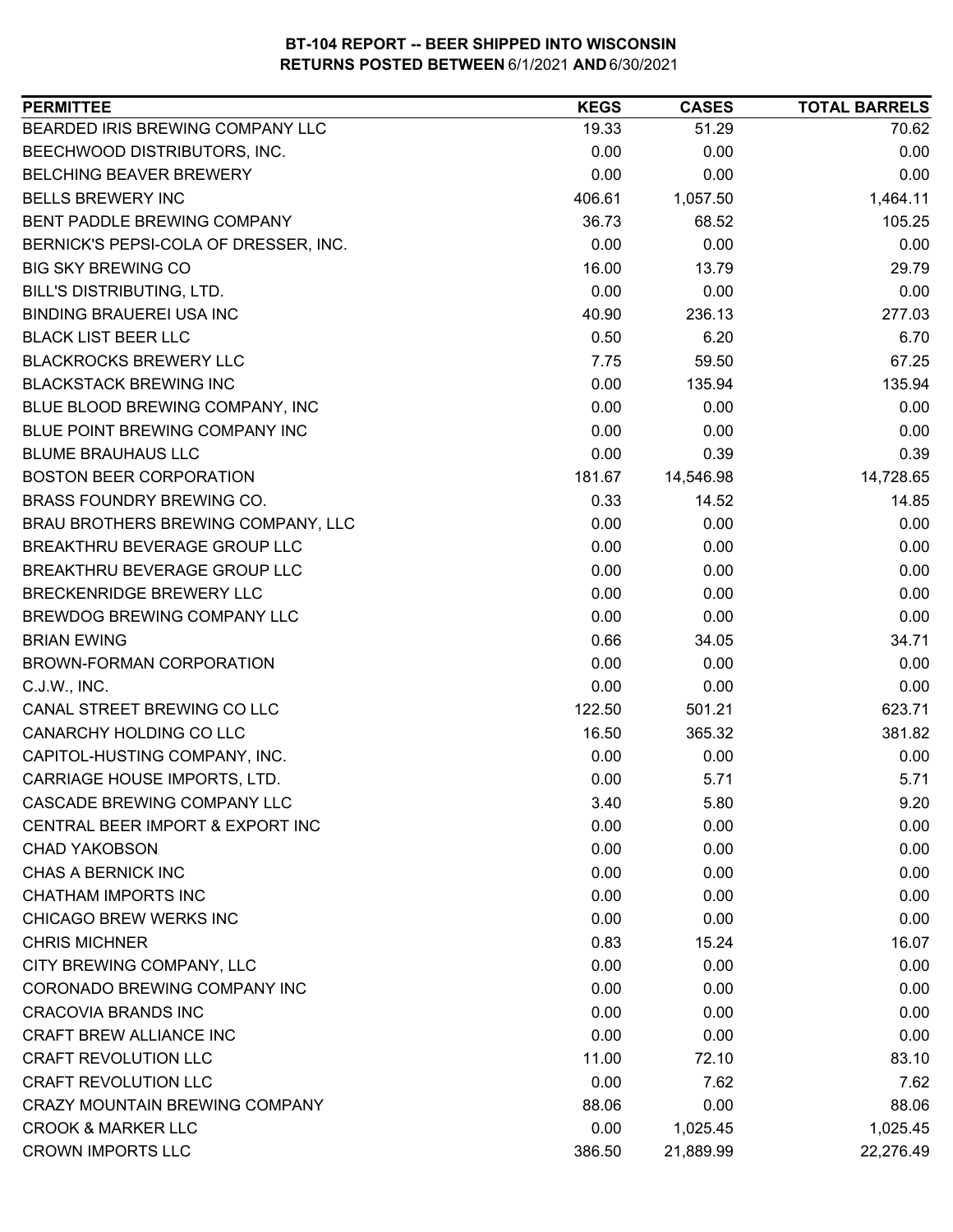| <b>PERMITTEE</b>                           | <b>KEGS</b> | <b>CASES</b> | <b>TOTAL BARRELS</b> |
|--------------------------------------------|-------------|--------------|----------------------|
| CRYSTAL LAKE BEER COMPANY                  | 0.50        | 0.23         | 0.73                 |
| <b>CUSTOM CALIFORNIA CRAFT BEER LLC</b>    | 0.00        | 0.00         | 0.00                 |
| D&V INTERNATIONAL INC                      | 17.63       | 17.66        | 35.29                |
| <b>DANNY RAKOVIC</b>                       | 0.00        | 6.52         | 6.52                 |
| DE PERE LIQUOR CO LLC                      | 0.00        | 0.00         | 0.00                 |
| DEAN DISTRIBUTING, INC.                    | 0.00        | 0.00         | 0.00                 |
| DEAN DISTRIBUTING, INC.                    | 0.00        | 0.00         | 0.00                 |
| DESCHUTES BREWERY INC                      | 93.60       | 290.90       | 384.50               |
| <b>DESTIHL HOLDINGS LLC</b>                | 7.33        | 21.78        | 29.11                |
| DIAGEO BEER COMPANY USA                    | 456.78      | 7,320.63     | 7,777.41             |
| DISCOUNT LIQUOR, INC.                      | 0.00        | 0.00         | 0.00                 |
| DOANE DISTRIBUTING, INC.                   | 0.00        | 0.00         | 0.00                 |
| DOGFISH HEAD CRAFT BREWERY LLC             | 33.33       | 281.29       | 314.62               |
| DOVETAIL BREWERY INC                       | 0.00        | 0.00         | 0.00                 |
| <b>DOYNA LTD</b>                           | 0.00        | 0.00         | 0.00                 |
| DREKKER BREWING COMPANY LLC                | 5.19        | 61.18        | 66.37                |
| <b>DUVEL MOORTGAT USA LTD</b>              | 27.08       | 91.49        | 118.57               |
| <b>DYNAMITE BREWING LLC</b>                | 3.33        | 9.43         | 12.76                |
| E & J GALLO WINERY                         | 0.00        | 11.74        | 11.74                |
| EASTERN LIQUORS USA INC                    | 0.00        | 0.00         | 0.00                 |
| <b>EASY STEVE LLC</b>                      | 0.00        | 1.06         | 1.06                 |
| EINSTOK BEER COMPANY LP                    | 0.00        | 30.48        | 30.48                |
| EL DORADO BEVERAGE CO                      | 0.00        | 0.00         | 0.00                 |
| EL SEGUNDO BREWING CO LLC                  | 0.00        | 0.00         | 0.00                 |
| ELYSIAN BREWING COMPANY INC                | 0.00        | 0.00         | 0.00                 |
| <b>ENERGY CITY BREWING LLC</b>             | 0.00        | 17.57        | 17.57                |
| EPIC BREWING COMPANY LLC                   | 0.00        | 0.00         | 0.00                 |
| EPIC BREWING COMPANY LLC                   | 0.00        | 0.00         | 0.00                 |
| <b>EQUILIBRIUM BREWERY LLC</b>             | 0.00        | 0.00         | 0.00                 |
| <b>FABIANO BROTHERS - WISCONSIN LLC</b>    | 0.00        | 0.00         | 0.00                 |
| FAIR STATE BREWING COOPERATIVE             | 24.17       | 26.60        | 50.77                |
| FINNEGANS BREW CO LLC                      | 1.00        | 2.90         | 3.90                 |
| FLANIGAN DISTRIBUTING OF DOOR COUNTY, INC. | 0.00        | 0.00         | 0.00                 |
| FLYING DOG BREWERY LLLP                    | 0.00        | 27.00        | 27.00                |
| FORBIDDEN ROOT, A BENEFIT LLC              | 0.00        | 0.00         | 0.00                 |
| FOREIGN OBJECTS BEER COMPANY LLC           | 0.00        | 0.00         | 0.00                 |
| FOUR SEASONS BEER DISTRIBUTORS INC         | 0.00        | 0.00         | 0.00                 |
| FRANK BEER DISTRIBUTORS, INC.              | 0.00        | 0.00         | 0.00                 |
| FRANK BEER DISTRIBUTORS, INC.              | 0.00        | 0.00         | 0.00                 |
| FRANK BEER SOUTH LLC                       | 0.00        | 0.00         | 0.00                 |
| FRANK LIQUOR COMPANY, INC.                 | 0.00        | 0.00         | 0.00                 |
| FRANK LIQUORS OF LA CROSSE, INC.           | 0.00        | 0.00         | 0.00                 |
| FRED R KARM JR                             | 0.00        | 0.00         | 0.00                 |
| FULTON STREET BREWERY LLC                  | 0.00        | 0.00         | 0.00                 |
| <b>G &amp; F DISTRIBUTING INC</b>          | 0.00        | 0.00         | 0.00                 |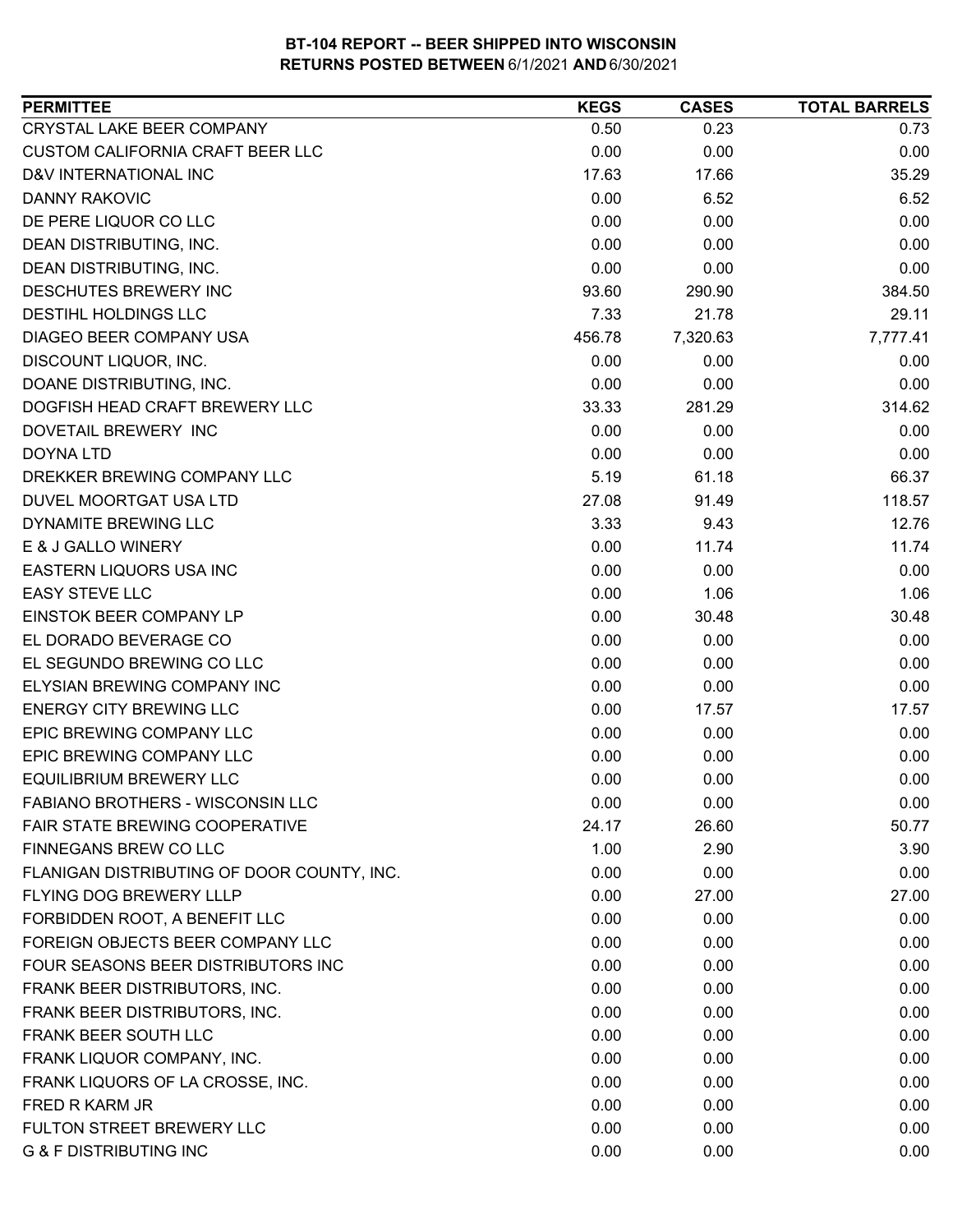| <b>PERMITTEE</b>                                  | <b>KEGS</b> | <b>CASES</b> | <b>TOTAL BARRELS</b> |
|---------------------------------------------------|-------------|--------------|----------------------|
| <b>G K SKAGGS INC</b>                             | 0.00        | 63.56        | 63.56                |
| GARY'S CORPORATION OF OAK CREEK                   | 0.00        | 0.00         | 0.00                 |
| <b>GELOSO BEVERAGE GROUP LLC</b>                  | 0.00        | 0.00         | 0.00                 |
| <b>GENERAL BEER DISTRIBUTORS CO.</b>              | 0.00        | 0.00         | 0.00                 |
| GENERAL BEER DISTRIBUTORS CO. - MILWAUKEE         | 0.00        | 0.00         | 0.00                 |
| <b>GENERAL BEER-NORTHEAST INC</b>                 | 0.00        | 0.00         | 0.00                 |
| GENERAL BEER-NORTHEAST INC                        | 0.00        | 0.00         | 0.00                 |
| GENERAL BEER-NORTHWEST, INC.                      | 0.00        | 0.00         | 0.00                 |
| GENERAL BEER-NORTHWEST, INC.                      | 0.00        | 0.00         | 0.00                 |
| GENERAL BEER-NORTHWEST, INC.                      | 0.00        | 0.00         | 0.00                 |
| GENERAL BEVERAGE SALES CO.                        | 0.00        | 0.00         | 0.00                 |
| GENERAL BEVERAGE SALES CO. - OSHKOSH              | 0.00        | 0.00         | 0.00                 |
| GENERAL BEVERAGE SALES CO.-MILWAUKEE              | 0.00        | 0.00         | 0.00                 |
| <b>GENERATIONS BREWING COMPANY LLC</b>            | 2.66        | 0.00         | 2.66                 |
| <b>GLOBAL VILLAGE IMPORTS LLC</b>                 | 0.00        | 8.13         | 8.13                 |
| <b>GMB PARTNERS LLC</b>                           | 10.67       | 35.32        | 45.99                |
| <b>GO CRAFT BIER, INC</b>                         | 0.00        | 0.00         | 0.00                 |
| <b>GOOD OMEN BOTTLING LLC</b>                     | 0.00        | 0.00         | 0.00                 |
| <b>GORDON BIERSCH BREWING COMPANY</b>             | 0.00        | 139.35       | 139.35               |
| <b>GRAYSCALE BREWING LLC</b>                      | 5.50        | 32.55        | 38.05                |
| <b>GREEN BAY DISTRIBUTORS, INC.</b>               | 0.00        | 0.00         | 0.00                 |
| <b>GREEN BENCH BREWING CO LLC</b>                 | 0.00        | 0.00         | 0.00                 |
| H C FOODS CO LTD                                  | 0.00        | 0.00         | 0.00                 |
| HARPOON DISTRIBUTING COMPANY                      | 0.33        | 20.68        | 21.01                |
| HEAVY RIFF BREWING COMPANY LLC                    | 0.00        | 0.00         | 0.00                 |
| HEINEKEN USA INCORPORATED                         | 105.14      | 3,941.28     | 4,046.42             |
| HENDRICKS BEVERAGE, INC.                          | 0.00        | 0.00         | 0.00                 |
| <b>HIDDEN SPRINGS ALE WORKS</b>                   | 3.33        | 4.83         | 8.16                 |
| HOFBRAUHAUS OF AMERICA, LLC                       | 25.56       | 0.00         | 25.56                |
| <b>HOLZLAGER BREWING LLC</b>                      | 4.18        | 8.73         | 12.91                |
| HOME BREW MART INC                                | 0.00        | 0.00         | 0.00                 |
| HOP BUTCHER FOR THE WORLD LLC                     | 0.51        | 8.89         | 9.40                 |
| <b>ILLYRIAN IMPORT INC</b>                        | 0.00        | 0.00         | 0.00                 |
| INDEED BREWING COMPANY LLC                        | 60.50       | 162.25       | 222.75               |
| INDIAN PEAKS BREWING COMPANY                      | 35.00       | 27.96        | 62.96                |
| <b>INTERNATIONAL DISTILLERS &amp; VINTERS LTD</b> | 0.00        | 0.00         | 0.00                 |
| <b>INTERTRADE USA COMPANY</b>                     | 0.00        | 0.00         | 0.00                 |
| <b>IOWA BREWING COMPANY LLC</b>                   | 6.67        | 12.48        | 19.15                |
| <b>IRENE WAGNER</b>                               | 3.40        | 7.33         | 10.73                |
| <b>IRON HORSE BEVERAGE LLC</b>                    | 0.00        | 0.00         | 0.00                 |
| <b>ISLAND CITY BREWING COMPANY LLC</b>            | 0.00        | 0.00         | 0.00                 |
| J. WAKEFIELD BREWING, LLC                         | 0.00        | 0.00         | 0.00                 |
| <b>JAW PROPERTIES LLC</b>                         | 0.00        | 0.00         | 0.00                 |
| <b>JBR BREWING LLC</b>                            | 0.00        | 0.00         | 0.00                 |
| <b>JDZ INC</b>                                    | 0.00        | 0.00         | 0.00                 |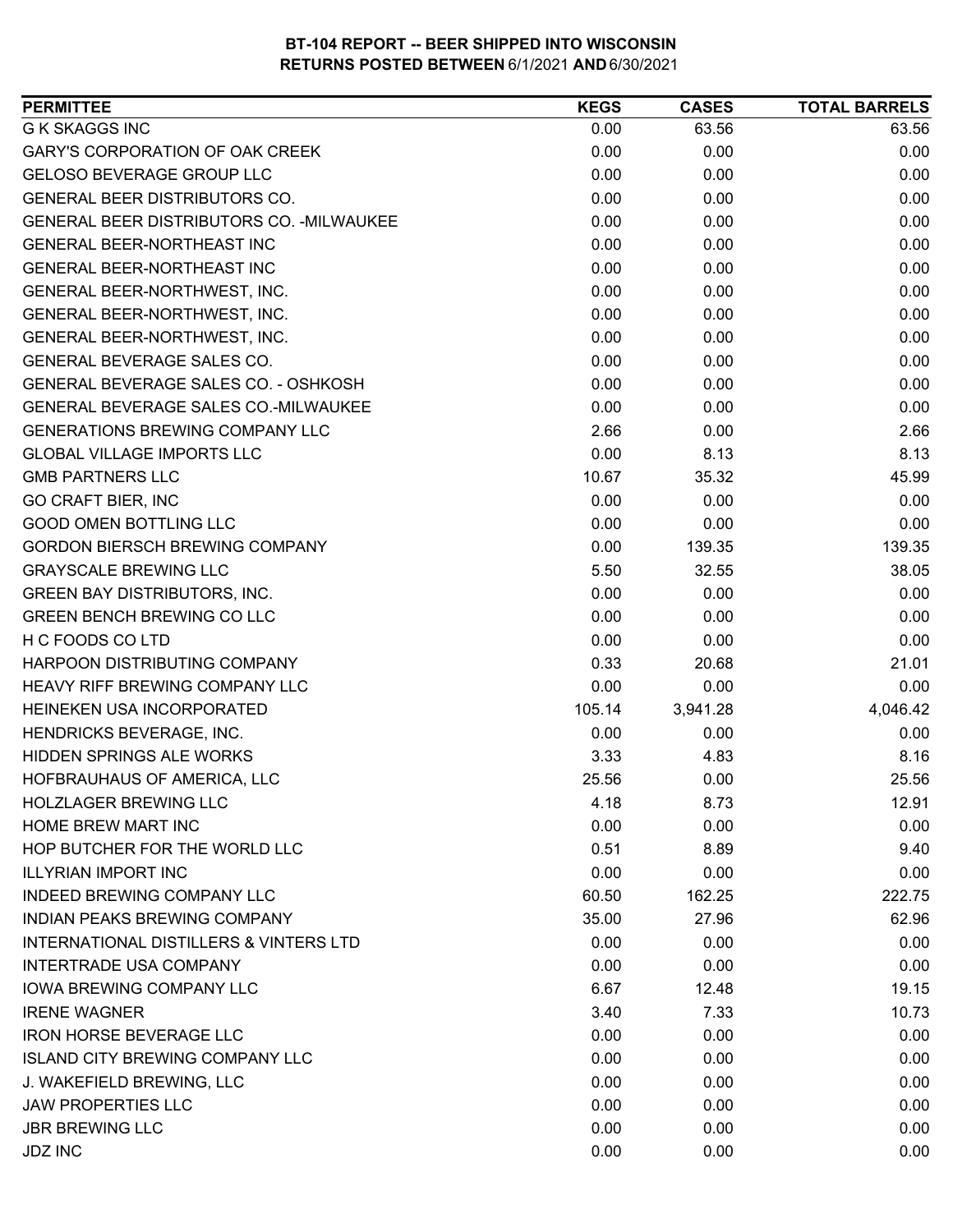| JESTER KING CRAFT BREWERY, LLC<br>0.00<br>0.00<br>0.00<br><b>JOHN J COLLETTI</b><br>0.00<br>0.00<br>0.00<br>0.00<br>0.00<br>JOHNSON BROTHERS OF WISCONSIN, INC.<br>0.00<br>35.00<br>240.84<br>275.84<br><b>JOSHUA DETH</b><br>21.29<br>JUNESHINE INC<br>0.00<br>21.29<br>0.00<br><b>JUSTIN STRAYER</b><br>0.00<br>0.00<br><b>KASTEEL USA</b><br>0.00<br>57.00<br>57.00<br>0.00<br>KAY BEER DISTRIBUTING, INC.<br>0.00<br>0.00<br>KEWEENAW BREWING CO LLC<br>74.25<br>143.06<br>217.31<br>0.00<br>KINGS AND CONVICTS BP LLC<br>0.00<br>0.00<br>KLOCKOW BREWING COMPANY INC<br>0.00<br>0.00<br>0.00<br>0.00<br>KOJIMA & INTERNATIONAL ASSOCIATES INC<br>0.00<br>0.00<br>KREBS BREWING CO., INC.<br>6.66<br>14.52<br>21.18<br>272.68<br><b>KROMBACHER USA LLC</b><br>115.48<br>157.20<br>KUHNHENN BREWING CO LLC<br>0.00<br>0.00<br>0.00<br>0.00<br><b>KYSELA PERE ET FILS LTD</b><br>0.00<br>0.00<br>0.00<br>LA CROSSE BEVERAGE LLC<br>0.00<br>0.00<br>LABATT USA OPERATING CO LLC<br>16.00<br>4,030.51<br>4,014.51<br><b>LAGUNITAS BREWING CO</b><br>15.00<br>261.33<br>276.33<br>0.00<br>LAKE OF THE WOODS BREWING CO<br>0.00<br>0.00<br>0.00<br>LARRY'S DISTRIBUTING CO., INC.<br>0.00<br>0.00<br>0.00<br>LEE BEVERAGE OF WISCONSIN LLC<br>0.00<br>0.00<br>0.00<br>LEE BEVERAGE OF WISCONSIN LLC<br>0.00<br>0.00<br>LEE BEVERAGE OF WISCONSIN LLC<br>0.00<br>0.00<br>0.00<br>0.00<br>0.00<br>0.00<br>LENA BEVERAGE COMPANY<br>LIFT BRIDGE BREWING TECHNOLOGIES LLC<br>47.16<br>103.06<br>55.90<br>LISTERMANN MFG CO. INC.<br>0.00<br>0.00<br>0.00<br>LOGSDON FARMHOUSE ALES LLC<br>0.00<br>0.00<br>0.00<br>0.00<br>0.00<br><b>LONGSTOCK III LLC</b><br>0.00<br>LOUIS GLUNZ BEER INC<br>82.24<br>125.82<br>43.58<br>15.21<br><b>LUPULIN BREWING LLC</b><br>5.33<br>9.88<br><b>LYTT LLC</b><br>0.00<br>0.00<br>0.00<br>MAINSHEET CAPITAL INC<br>47.25<br>7.34<br>39.91<br><b>MANKATO BREWERY LLC</b><br>2.17<br>2.17<br>0.00<br>19,669.80<br>MARK ANTHONY BRANDS INC.<br>0.00<br>19,669.80<br>MASSACHUSETTS BEVERAGE ALLIANCE LLC<br>0.00<br>0.00<br>0.00<br>MATT BREWING CO INC<br>0.00<br>0.00<br>0.00<br>MERCENARY BREWERY & DISTILLERY LLC<br>43.66<br>74.24<br>117.90<br>MERCHANT DU VIN CORPORATION<br>0.85<br>51.73<br>50.88<br>METROPOLITAN BREWING LLC<br>0.00<br>0.00<br>0.00<br>0.00<br>1,002.31<br>1,002.31<br><b>MHW LTD</b><br>MIA BREWERY CO. INC.<br>3.83<br>7.14<br>10.97<br>MICHAUD DISTRIBUTING INC<br>0.00<br>0.00<br>0.00<br>MIGHTY SWELL COCKTAIL COMPANY LLC<br>0.00<br>83.03<br>83.03 | <b>PERMITTEE</b>       | <b>KEGS</b> | <b>CASES</b> | <b>TOTAL BARRELS</b> |
|--------------------------------------------------------------------------------------------------------------------------------------------------------------------------------------------------------------------------------------------------------------------------------------------------------------------------------------------------------------------------------------------------------------------------------------------------------------------------------------------------------------------------------------------------------------------------------------------------------------------------------------------------------------------------------------------------------------------------------------------------------------------------------------------------------------------------------------------------------------------------------------------------------------------------------------------------------------------------------------------------------------------------------------------------------------------------------------------------------------------------------------------------------------------------------------------------------------------------------------------------------------------------------------------------------------------------------------------------------------------------------------------------------------------------------------------------------------------------------------------------------------------------------------------------------------------------------------------------------------------------------------------------------------------------------------------------------------------------------------------------------------------------------------------------------------------------------------------------------------------------------------------------------------------------------------------------------------------------------------------------------------------------------------------------------------------------------------------------------------------------------------------------------------------------------------------------------------------------------------------------------------------------------------------------------------------------------------------------------------------------------------------------------------------------------------------------------------------------------------------------------------|------------------------|-------------|--------------|----------------------|
|                                                                                                                                                                                                                                                                                                                                                                                                                                                                                                                                                                                                                                                                                                                                                                                                                                                                                                                                                                                                                                                                                                                                                                                                                                                                                                                                                                                                                                                                                                                                                                                                                                                                                                                                                                                                                                                                                                                                                                                                                                                                                                                                                                                                                                                                                                                                                                                                                                                                                                              |                        |             |              |                      |
|                                                                                                                                                                                                                                                                                                                                                                                                                                                                                                                                                                                                                                                                                                                                                                                                                                                                                                                                                                                                                                                                                                                                                                                                                                                                                                                                                                                                                                                                                                                                                                                                                                                                                                                                                                                                                                                                                                                                                                                                                                                                                                                                                                                                                                                                                                                                                                                                                                                                                                              |                        |             |              |                      |
|                                                                                                                                                                                                                                                                                                                                                                                                                                                                                                                                                                                                                                                                                                                                                                                                                                                                                                                                                                                                                                                                                                                                                                                                                                                                                                                                                                                                                                                                                                                                                                                                                                                                                                                                                                                                                                                                                                                                                                                                                                                                                                                                                                                                                                                                                                                                                                                                                                                                                                              |                        |             |              |                      |
|                                                                                                                                                                                                                                                                                                                                                                                                                                                                                                                                                                                                                                                                                                                                                                                                                                                                                                                                                                                                                                                                                                                                                                                                                                                                                                                                                                                                                                                                                                                                                                                                                                                                                                                                                                                                                                                                                                                                                                                                                                                                                                                                                                                                                                                                                                                                                                                                                                                                                                              |                        |             |              |                      |
|                                                                                                                                                                                                                                                                                                                                                                                                                                                                                                                                                                                                                                                                                                                                                                                                                                                                                                                                                                                                                                                                                                                                                                                                                                                                                                                                                                                                                                                                                                                                                                                                                                                                                                                                                                                                                                                                                                                                                                                                                                                                                                                                                                                                                                                                                                                                                                                                                                                                                                              |                        |             |              |                      |
|                                                                                                                                                                                                                                                                                                                                                                                                                                                                                                                                                                                                                                                                                                                                                                                                                                                                                                                                                                                                                                                                                                                                                                                                                                                                                                                                                                                                                                                                                                                                                                                                                                                                                                                                                                                                                                                                                                                                                                                                                                                                                                                                                                                                                                                                                                                                                                                                                                                                                                              |                        |             |              |                      |
|                                                                                                                                                                                                                                                                                                                                                                                                                                                                                                                                                                                                                                                                                                                                                                                                                                                                                                                                                                                                                                                                                                                                                                                                                                                                                                                                                                                                                                                                                                                                                                                                                                                                                                                                                                                                                                                                                                                                                                                                                                                                                                                                                                                                                                                                                                                                                                                                                                                                                                              |                        |             |              |                      |
|                                                                                                                                                                                                                                                                                                                                                                                                                                                                                                                                                                                                                                                                                                                                                                                                                                                                                                                                                                                                                                                                                                                                                                                                                                                                                                                                                                                                                                                                                                                                                                                                                                                                                                                                                                                                                                                                                                                                                                                                                                                                                                                                                                                                                                                                                                                                                                                                                                                                                                              |                        |             |              |                      |
|                                                                                                                                                                                                                                                                                                                                                                                                                                                                                                                                                                                                                                                                                                                                                                                                                                                                                                                                                                                                                                                                                                                                                                                                                                                                                                                                                                                                                                                                                                                                                                                                                                                                                                                                                                                                                                                                                                                                                                                                                                                                                                                                                                                                                                                                                                                                                                                                                                                                                                              |                        |             |              |                      |
|                                                                                                                                                                                                                                                                                                                                                                                                                                                                                                                                                                                                                                                                                                                                                                                                                                                                                                                                                                                                                                                                                                                                                                                                                                                                                                                                                                                                                                                                                                                                                                                                                                                                                                                                                                                                                                                                                                                                                                                                                                                                                                                                                                                                                                                                                                                                                                                                                                                                                                              |                        |             |              |                      |
|                                                                                                                                                                                                                                                                                                                                                                                                                                                                                                                                                                                                                                                                                                                                                                                                                                                                                                                                                                                                                                                                                                                                                                                                                                                                                                                                                                                                                                                                                                                                                                                                                                                                                                                                                                                                                                                                                                                                                                                                                                                                                                                                                                                                                                                                                                                                                                                                                                                                                                              |                        |             |              |                      |
|                                                                                                                                                                                                                                                                                                                                                                                                                                                                                                                                                                                                                                                                                                                                                                                                                                                                                                                                                                                                                                                                                                                                                                                                                                                                                                                                                                                                                                                                                                                                                                                                                                                                                                                                                                                                                                                                                                                                                                                                                                                                                                                                                                                                                                                                                                                                                                                                                                                                                                              |                        |             |              |                      |
|                                                                                                                                                                                                                                                                                                                                                                                                                                                                                                                                                                                                                                                                                                                                                                                                                                                                                                                                                                                                                                                                                                                                                                                                                                                                                                                                                                                                                                                                                                                                                                                                                                                                                                                                                                                                                                                                                                                                                                                                                                                                                                                                                                                                                                                                                                                                                                                                                                                                                                              |                        |             |              |                      |
|                                                                                                                                                                                                                                                                                                                                                                                                                                                                                                                                                                                                                                                                                                                                                                                                                                                                                                                                                                                                                                                                                                                                                                                                                                                                                                                                                                                                                                                                                                                                                                                                                                                                                                                                                                                                                                                                                                                                                                                                                                                                                                                                                                                                                                                                                                                                                                                                                                                                                                              |                        |             |              |                      |
|                                                                                                                                                                                                                                                                                                                                                                                                                                                                                                                                                                                                                                                                                                                                                                                                                                                                                                                                                                                                                                                                                                                                                                                                                                                                                                                                                                                                                                                                                                                                                                                                                                                                                                                                                                                                                                                                                                                                                                                                                                                                                                                                                                                                                                                                                                                                                                                                                                                                                                              |                        |             |              |                      |
|                                                                                                                                                                                                                                                                                                                                                                                                                                                                                                                                                                                                                                                                                                                                                                                                                                                                                                                                                                                                                                                                                                                                                                                                                                                                                                                                                                                                                                                                                                                                                                                                                                                                                                                                                                                                                                                                                                                                                                                                                                                                                                                                                                                                                                                                                                                                                                                                                                                                                                              |                        |             |              |                      |
|                                                                                                                                                                                                                                                                                                                                                                                                                                                                                                                                                                                                                                                                                                                                                                                                                                                                                                                                                                                                                                                                                                                                                                                                                                                                                                                                                                                                                                                                                                                                                                                                                                                                                                                                                                                                                                                                                                                                                                                                                                                                                                                                                                                                                                                                                                                                                                                                                                                                                                              |                        |             |              |                      |
|                                                                                                                                                                                                                                                                                                                                                                                                                                                                                                                                                                                                                                                                                                                                                                                                                                                                                                                                                                                                                                                                                                                                                                                                                                                                                                                                                                                                                                                                                                                                                                                                                                                                                                                                                                                                                                                                                                                                                                                                                                                                                                                                                                                                                                                                                                                                                                                                                                                                                                              |                        |             |              |                      |
|                                                                                                                                                                                                                                                                                                                                                                                                                                                                                                                                                                                                                                                                                                                                                                                                                                                                                                                                                                                                                                                                                                                                                                                                                                                                                                                                                                                                                                                                                                                                                                                                                                                                                                                                                                                                                                                                                                                                                                                                                                                                                                                                                                                                                                                                                                                                                                                                                                                                                                              |                        |             |              |                      |
|                                                                                                                                                                                                                                                                                                                                                                                                                                                                                                                                                                                                                                                                                                                                                                                                                                                                                                                                                                                                                                                                                                                                                                                                                                                                                                                                                                                                                                                                                                                                                                                                                                                                                                                                                                                                                                                                                                                                                                                                                                                                                                                                                                                                                                                                                                                                                                                                                                                                                                              |                        |             |              |                      |
|                                                                                                                                                                                                                                                                                                                                                                                                                                                                                                                                                                                                                                                                                                                                                                                                                                                                                                                                                                                                                                                                                                                                                                                                                                                                                                                                                                                                                                                                                                                                                                                                                                                                                                                                                                                                                                                                                                                                                                                                                                                                                                                                                                                                                                                                                                                                                                                                                                                                                                              |                        |             |              |                      |
|                                                                                                                                                                                                                                                                                                                                                                                                                                                                                                                                                                                                                                                                                                                                                                                                                                                                                                                                                                                                                                                                                                                                                                                                                                                                                                                                                                                                                                                                                                                                                                                                                                                                                                                                                                                                                                                                                                                                                                                                                                                                                                                                                                                                                                                                                                                                                                                                                                                                                                              |                        |             |              |                      |
|                                                                                                                                                                                                                                                                                                                                                                                                                                                                                                                                                                                                                                                                                                                                                                                                                                                                                                                                                                                                                                                                                                                                                                                                                                                                                                                                                                                                                                                                                                                                                                                                                                                                                                                                                                                                                                                                                                                                                                                                                                                                                                                                                                                                                                                                                                                                                                                                                                                                                                              |                        |             |              |                      |
|                                                                                                                                                                                                                                                                                                                                                                                                                                                                                                                                                                                                                                                                                                                                                                                                                                                                                                                                                                                                                                                                                                                                                                                                                                                                                                                                                                                                                                                                                                                                                                                                                                                                                                                                                                                                                                                                                                                                                                                                                                                                                                                                                                                                                                                                                                                                                                                                                                                                                                              |                        |             |              |                      |
|                                                                                                                                                                                                                                                                                                                                                                                                                                                                                                                                                                                                                                                                                                                                                                                                                                                                                                                                                                                                                                                                                                                                                                                                                                                                                                                                                                                                                                                                                                                                                                                                                                                                                                                                                                                                                                                                                                                                                                                                                                                                                                                                                                                                                                                                                                                                                                                                                                                                                                              |                        |             |              |                      |
|                                                                                                                                                                                                                                                                                                                                                                                                                                                                                                                                                                                                                                                                                                                                                                                                                                                                                                                                                                                                                                                                                                                                                                                                                                                                                                                                                                                                                                                                                                                                                                                                                                                                                                                                                                                                                                                                                                                                                                                                                                                                                                                                                                                                                                                                                                                                                                                                                                                                                                              |                        |             |              |                      |
|                                                                                                                                                                                                                                                                                                                                                                                                                                                                                                                                                                                                                                                                                                                                                                                                                                                                                                                                                                                                                                                                                                                                                                                                                                                                                                                                                                                                                                                                                                                                                                                                                                                                                                                                                                                                                                                                                                                                                                                                                                                                                                                                                                                                                                                                                                                                                                                                                                                                                                              |                        |             |              |                      |
|                                                                                                                                                                                                                                                                                                                                                                                                                                                                                                                                                                                                                                                                                                                                                                                                                                                                                                                                                                                                                                                                                                                                                                                                                                                                                                                                                                                                                                                                                                                                                                                                                                                                                                                                                                                                                                                                                                                                                                                                                                                                                                                                                                                                                                                                                                                                                                                                                                                                                                              |                        |             |              |                      |
|                                                                                                                                                                                                                                                                                                                                                                                                                                                                                                                                                                                                                                                                                                                                                                                                                                                                                                                                                                                                                                                                                                                                                                                                                                                                                                                                                                                                                                                                                                                                                                                                                                                                                                                                                                                                                                                                                                                                                                                                                                                                                                                                                                                                                                                                                                                                                                                                                                                                                                              |                        |             |              |                      |
|                                                                                                                                                                                                                                                                                                                                                                                                                                                                                                                                                                                                                                                                                                                                                                                                                                                                                                                                                                                                                                                                                                                                                                                                                                                                                                                                                                                                                                                                                                                                                                                                                                                                                                                                                                                                                                                                                                                                                                                                                                                                                                                                                                                                                                                                                                                                                                                                                                                                                                              |                        |             |              |                      |
|                                                                                                                                                                                                                                                                                                                                                                                                                                                                                                                                                                                                                                                                                                                                                                                                                                                                                                                                                                                                                                                                                                                                                                                                                                                                                                                                                                                                                                                                                                                                                                                                                                                                                                                                                                                                                                                                                                                                                                                                                                                                                                                                                                                                                                                                                                                                                                                                                                                                                                              |                        |             |              |                      |
|                                                                                                                                                                                                                                                                                                                                                                                                                                                                                                                                                                                                                                                                                                                                                                                                                                                                                                                                                                                                                                                                                                                                                                                                                                                                                                                                                                                                                                                                                                                                                                                                                                                                                                                                                                                                                                                                                                                                                                                                                                                                                                                                                                                                                                                                                                                                                                                                                                                                                                              |                        |             |              |                      |
|                                                                                                                                                                                                                                                                                                                                                                                                                                                                                                                                                                                                                                                                                                                                                                                                                                                                                                                                                                                                                                                                                                                                                                                                                                                                                                                                                                                                                                                                                                                                                                                                                                                                                                                                                                                                                                                                                                                                                                                                                                                                                                                                                                                                                                                                                                                                                                                                                                                                                                              |                        |             |              |                      |
|                                                                                                                                                                                                                                                                                                                                                                                                                                                                                                                                                                                                                                                                                                                                                                                                                                                                                                                                                                                                                                                                                                                                                                                                                                                                                                                                                                                                                                                                                                                                                                                                                                                                                                                                                                                                                                                                                                                                                                                                                                                                                                                                                                                                                                                                                                                                                                                                                                                                                                              |                        |             |              |                      |
|                                                                                                                                                                                                                                                                                                                                                                                                                                                                                                                                                                                                                                                                                                                                                                                                                                                                                                                                                                                                                                                                                                                                                                                                                                                                                                                                                                                                                                                                                                                                                                                                                                                                                                                                                                                                                                                                                                                                                                                                                                                                                                                                                                                                                                                                                                                                                                                                                                                                                                              |                        |             |              |                      |
|                                                                                                                                                                                                                                                                                                                                                                                                                                                                                                                                                                                                                                                                                                                                                                                                                                                                                                                                                                                                                                                                                                                                                                                                                                                                                                                                                                                                                                                                                                                                                                                                                                                                                                                                                                                                                                                                                                                                                                                                                                                                                                                                                                                                                                                                                                                                                                                                                                                                                                              |                        |             |              |                      |
|                                                                                                                                                                                                                                                                                                                                                                                                                                                                                                                                                                                                                                                                                                                                                                                                                                                                                                                                                                                                                                                                                                                                                                                                                                                                                                                                                                                                                                                                                                                                                                                                                                                                                                                                                                                                                                                                                                                                                                                                                                                                                                                                                                                                                                                                                                                                                                                                                                                                                                              |                        |             |              |                      |
|                                                                                                                                                                                                                                                                                                                                                                                                                                                                                                                                                                                                                                                                                                                                                                                                                                                                                                                                                                                                                                                                                                                                                                                                                                                                                                                                                                                                                                                                                                                                                                                                                                                                                                                                                                                                                                                                                                                                                                                                                                                                                                                                                                                                                                                                                                                                                                                                                                                                                                              |                        |             |              |                      |
|                                                                                                                                                                                                                                                                                                                                                                                                                                                                                                                                                                                                                                                                                                                                                                                                                                                                                                                                                                                                                                                                                                                                                                                                                                                                                                                                                                                                                                                                                                                                                                                                                                                                                                                                                                                                                                                                                                                                                                                                                                                                                                                                                                                                                                                                                                                                                                                                                                                                                                              |                        |             |              |                      |
|                                                                                                                                                                                                                                                                                                                                                                                                                                                                                                                                                                                                                                                                                                                                                                                                                                                                                                                                                                                                                                                                                                                                                                                                                                                                                                                                                                                                                                                                                                                                                                                                                                                                                                                                                                                                                                                                                                                                                                                                                                                                                                                                                                                                                                                                                                                                                                                                                                                                                                              |                        |             |              |                      |
|                                                                                                                                                                                                                                                                                                                                                                                                                                                                                                                                                                                                                                                                                                                                                                                                                                                                                                                                                                                                                                                                                                                                                                                                                                                                                                                                                                                                                                                                                                                                                                                                                                                                                                                                                                                                                                                                                                                                                                                                                                                                                                                                                                                                                                                                                                                                                                                                                                                                                                              |                        |             |              |                      |
|                                                                                                                                                                                                                                                                                                                                                                                                                                                                                                                                                                                                                                                                                                                                                                                                                                                                                                                                                                                                                                                                                                                                                                                                                                                                                                                                                                                                                                                                                                                                                                                                                                                                                                                                                                                                                                                                                                                                                                                                                                                                                                                                                                                                                                                                                                                                                                                                                                                                                                              |                        |             |              |                      |
|                                                                                                                                                                                                                                                                                                                                                                                                                                                                                                                                                                                                                                                                                                                                                                                                                                                                                                                                                                                                                                                                                                                                                                                                                                                                                                                                                                                                                                                                                                                                                                                                                                                                                                                                                                                                                                                                                                                                                                                                                                                                                                                                                                                                                                                                                                                                                                                                                                                                                                              |                        |             |              |                      |
|                                                                                                                                                                                                                                                                                                                                                                                                                                                                                                                                                                                                                                                                                                                                                                                                                                                                                                                                                                                                                                                                                                                                                                                                                                                                                                                                                                                                                                                                                                                                                                                                                                                                                                                                                                                                                                                                                                                                                                                                                                                                                                                                                                                                                                                                                                                                                                                                                                                                                                              |                        |             |              |                      |
|                                                                                                                                                                                                                                                                                                                                                                                                                                                                                                                                                                                                                                                                                                                                                                                                                                                                                                                                                                                                                                                                                                                                                                                                                                                                                                                                                                                                                                                                                                                                                                                                                                                                                                                                                                                                                                                                                                                                                                                                                                                                                                                                                                                                                                                                                                                                                                                                                                                                                                              | MIKERPHONE BREWING LLC | 0.34        | 0.29         | 0.63                 |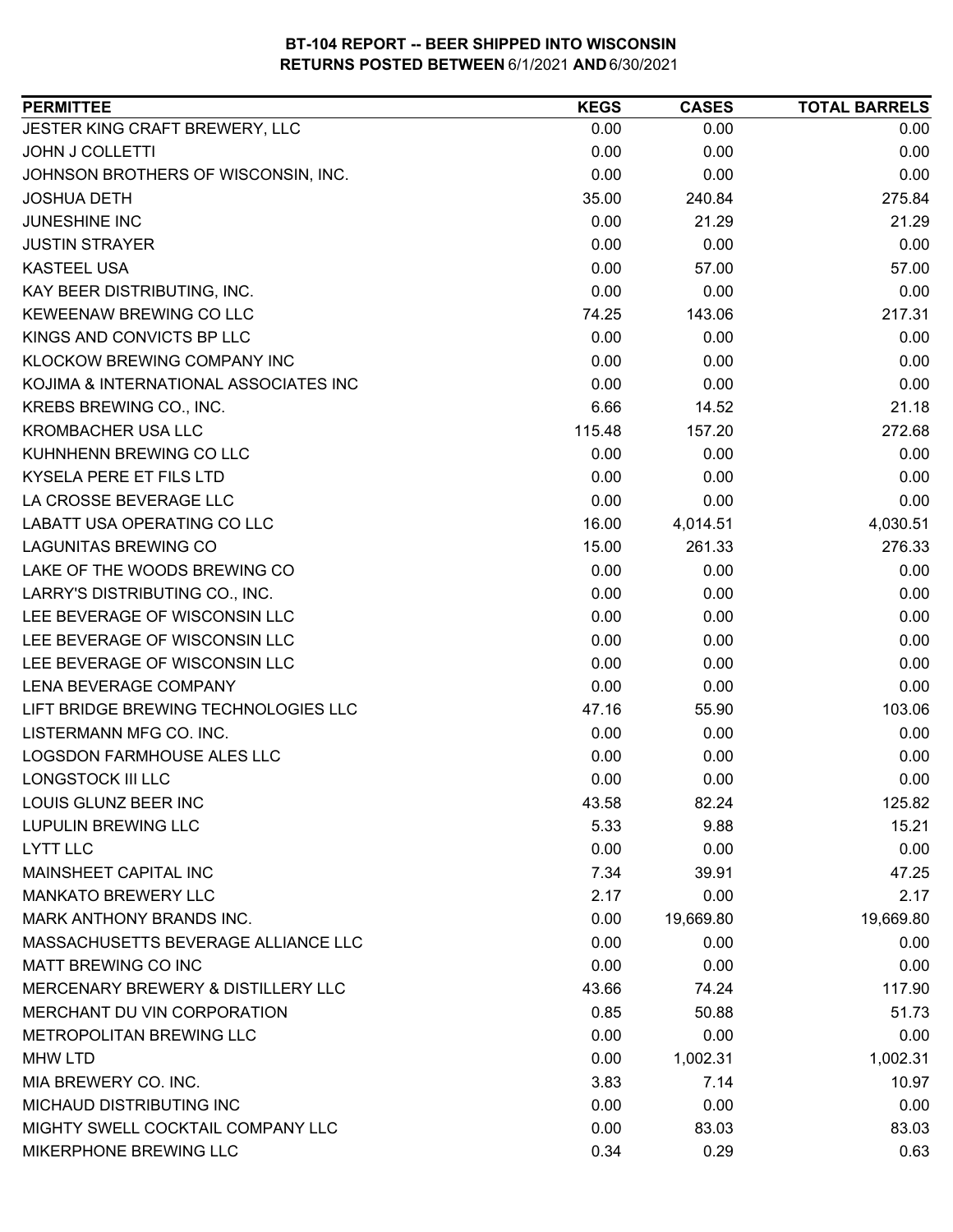| 0.00<br>0.00<br>0.00<br>14.00<br>240.00<br>254.00<br>11,910.93<br>512.16<br>11,398.77<br>0.00<br>0.00<br>0.00<br>4.78<br>0.00<br>4.78<br>0.00<br>0.00<br>0.00<br>0.00<br>17.18<br>17.18<br>0.00<br>0.00<br>0.00<br>0.00<br>0.00<br>0.00<br>70.98<br>0.00<br>70.98<br>0.00<br>0.00<br>0.00<br>206.35<br>1,458.36<br>1,664.71<br>0.00<br>0.00<br>0.00<br>0.00<br>0.00<br>0.00<br>0.00<br>0.00<br>0.00<br>0.00<br>5.59<br>5.59<br>0.00<br>0.00<br>0.00<br>0.00<br>0.00<br>0.00<br>0.00<br>0.00<br>0.00<br>41.00<br>51.97<br>92.97<br>0.00<br>8.61<br>8.61<br>1.70<br>0.22<br>1.92<br>54.00<br>142.25<br>196.25<br>0.00<br>0.00<br>0.00<br>0.00<br>38.47<br>38.47<br>0.00<br>30.50<br>30.50<br>3,262.28<br>58.66<br>3,203.62<br>0.00<br>0.00<br>0.00<br>0.00<br>0.00<br>0.00<br>0.00<br>0.00<br>0.00<br>0.00<br>0.00<br>0.00<br>455.06<br>799.64<br>344.58<br>0.00<br>0.00<br>0.00<br>0.00<br>0.00<br>0.00<br>8.50<br>18.19<br>26.69<br>0.00<br>0.00<br>0.00 | <b>PERMITTEE</b>                      | <b>KEGS</b> | <b>CASES</b> | <b>TOTAL BARRELS</b> |
|----------------------------------------------------------------------------------------------------------------------------------------------------------------------------------------------------------------------------------------------------------------------------------------------------------------------------------------------------------------------------------------------------------------------------------------------------------------------------------------------------------------------------------------------------------------------------------------------------------------------------------------------------------------------------------------------------------------------------------------------------------------------------------------------------------------------------------------------------------------------------------------------------------------------------------------------------------|---------------------------------------|-------------|--------------|----------------------|
|                                                                                                                                                                                                                                                                                                                                                                                                                                                                                                                                                                                                                                                                                                                                                                                                                                                                                                                                                          | MODERN TIMES DRINKS, INC              |             |              |                      |
|                                                                                                                                                                                                                                                                                                                                                                                                                                                                                                                                                                                                                                                                                                                                                                                                                                                                                                                                                          | MODIST BREWING LLC                    |             |              |                      |
|                                                                                                                                                                                                                                                                                                                                                                                                                                                                                                                                                                                                                                                                                                                                                                                                                                                                                                                                                          | MOLSON COORS BEVERAGE COMPANY USA LLC |             |              |                      |
|                                                                                                                                                                                                                                                                                                                                                                                                                                                                                                                                                                                                                                                                                                                                                                                                                                                                                                                                                          | MONKLESS BREWING LLC                  |             |              |                      |
|                                                                                                                                                                                                                                                                                                                                                                                                                                                                                                                                                                                                                                                                                                                                                                                                                                                                                                                                                          | MOOSE LAKE BREWING CO., LLC           |             |              |                      |
|                                                                                                                                                                                                                                                                                                                                                                                                                                                                                                                                                                                                                                                                                                                                                                                                                                                                                                                                                          | MOTHER LODE BREWING LLC               |             |              |                      |
|                                                                                                                                                                                                                                                                                                                                                                                                                                                                                                                                                                                                                                                                                                                                                                                                                                                                                                                                                          | MPL BRANDS NV INC                     |             |              |                      |
|                                                                                                                                                                                                                                                                                                                                                                                                                                                                                                                                                                                                                                                                                                                                                                                                                                                                                                                                                          | MUTUAL WHOLESALE LIQUOR INC           |             |              |                      |
|                                                                                                                                                                                                                                                                                                                                                                                                                                                                                                                                                                                                                                                                                                                                                                                                                                                                                                                                                          | NARRAGANSETT BREWING COMPANY          |             |              |                      |
|                                                                                                                                                                                                                                                                                                                                                                                                                                                                                                                                                                                                                                                                                                                                                                                                                                                                                                                                                          | <b>NDC SYSTEMS LP</b>                 |             |              |                      |
|                                                                                                                                                                                                                                                                                                                                                                                                                                                                                                                                                                                                                                                                                                                                                                                                                                                                                                                                                          | NEBRASKA BREWING CO INC               |             |              |                      |
|                                                                                                                                                                                                                                                                                                                                                                                                                                                                                                                                                                                                                                                                                                                                                                                                                                                                                                                                                          | NEW BELGIUM BREWING COMPANY INC       |             |              |                      |
|                                                                                                                                                                                                                                                                                                                                                                                                                                                                                                                                                                                                                                                                                                                                                                                                                                                                                                                                                          | NEW HOLLAND BREWING CO LLC            |             |              |                      |
|                                                                                                                                                                                                                                                                                                                                                                                                                                                                                                                                                                                                                                                                                                                                                                                                                                                                                                                                                          | NEW YORK MUTUAL TRADING CO INC        |             |              |                      |
|                                                                                                                                                                                                                                                                                                                                                                                                                                                                                                                                                                                                                                                                                                                                                                                                                                                                                                                                                          | NOELKE DISTRIBUTORS, INC.             |             |              |                      |
|                                                                                                                                                                                                                                                                                                                                                                                                                                                                                                                                                                                                                                                                                                                                                                                                                                                                                                                                                          | NORTH COAST BREWING CO INC            |             |              |                      |
|                                                                                                                                                                                                                                                                                                                                                                                                                                                                                                                                                                                                                                                                                                                                                                                                                                                                                                                                                          | NORTHERN UNITED BREWING COMPANY, LLC  |             |              |                      |
|                                                                                                                                                                                                                                                                                                                                                                                                                                                                                                                                                                                                                                                                                                                                                                                                                                                                                                                                                          | NOUVEAU VENTURES LLC                  |             |              |                      |
|                                                                                                                                                                                                                                                                                                                                                                                                                                                                                                                                                                                                                                                                                                                                                                                                                                                                                                                                                          | NUDE BEVERAGES, INC.                  |             |              |                      |
|                                                                                                                                                                                                                                                                                                                                                                                                                                                                                                                                                                                                                                                                                                                                                                                                                                                                                                                                                          | <b>ODELL BREWING COMPANY</b>          |             |              |                      |
|                                                                                                                                                                                                                                                                                                                                                                                                                                                                                                                                                                                                                                                                                                                                                                                                                                                                                                                                                          | OFF TRAIL COLLECTIVE INC              |             |              |                      |
|                                                                                                                                                                                                                                                                                                                                                                                                                                                                                                                                                                                                                                                                                                                                                                                                                                                                                                                                                          | OFF-KILTER BREWING INC                |             |              |                      |
|                                                                                                                                                                                                                                                                                                                                                                                                                                                                                                                                                                                                                                                                                                                                                                                                                                                                                                                                                          | OLD NATION BREWING COMPANY LLC        |             |              |                      |
|                                                                                                                                                                                                                                                                                                                                                                                                                                                                                                                                                                                                                                                                                                                                                                                                                                                                                                                                                          | ONION PUB & BREWERY INC               |             |              |                      |
|                                                                                                                                                                                                                                                                                                                                                                                                                                                                                                                                                                                                                                                                                                                                                                                                                                                                                                                                                          | OREGON BREWING COMPANY INC            |             |              |                      |
|                                                                                                                                                                                                                                                                                                                                                                                                                                                                                                                                                                                                                                                                                                                                                                                                                                                                                                                                                          | OTHER HALF BREWING COMPANY, INC       |             |              |                      |
|                                                                                                                                                                                                                                                                                                                                                                                                                                                                                                                                                                                                                                                                                                                                                                                                                                                                                                                                                          | PABST BREWING COMPANY, LLC            |             |              |                      |
|                                                                                                                                                                                                                                                                                                                                                                                                                                                                                                                                                                                                                                                                                                                                                                                                                                                                                                                                                          | PALS BREWING COMPANY, LLC             |             |              |                      |
|                                                                                                                                                                                                                                                                                                                                                                                                                                                                                                                                                                                                                                                                                                                                                                                                                                                                                                                                                          | PAMPA BEVERAGES LLC                   |             |              |                      |
|                                                                                                                                                                                                                                                                                                                                                                                                                                                                                                                                                                                                                                                                                                                                                                                                                                                                                                                                                          | PARK RIDGE DISTRIBUTING, INC.         |             |              |                      |
|                                                                                                                                                                                                                                                                                                                                                                                                                                                                                                                                                                                                                                                                                                                                                                                                                                                                                                                                                          | PATERNO IMPORTS LTD                   |             |              |                      |
|                                                                                                                                                                                                                                                                                                                                                                                                                                                                                                                                                                                                                                                                                                                                                                                                                                                                                                                                                          | PAULANER USA LLC                      |             |              |                      |
|                                                                                                                                                                                                                                                                                                                                                                                                                                                                                                                                                                                                                                                                                                                                                                                                                                                                                                                                                          | PEHLER DISTRIBUTING, INC.             |             |              |                      |
|                                                                                                                                                                                                                                                                                                                                                                                                                                                                                                                                                                                                                                                                                                                                                                                                                                                                                                                                                          | PERENNIAL PARTNERS LLC                |             |              |                      |
|                                                                                                                                                                                                                                                                                                                                                                                                                                                                                                                                                                                                                                                                                                                                                                                                                                                                                                                                                          | PHASE THREE BREWING COMPANY LLC       |             |              |                      |
|                                                                                                                                                                                                                                                                                                                                                                                                                                                                                                                                                                                                                                                                                                                                                                                                                                                                                                                                                          | PHIL KNUTSEN                          |             |              |                      |
|                                                                                                                                                                                                                                                                                                                                                                                                                                                                                                                                                                                                                                                                                                                                                                                                                                                                                                                                                          | PHILLIPS WINE COMPANY                 | 0.00        | 0.00         | 0.00                 |
| 0.00<br>0.00<br>0.00                                                                                                                                                                                                                                                                                                                                                                                                                                                                                                                                                                                                                                                                                                                                                                                                                                                                                                                                     | PIPEWORKS PRODUCTION LLC              |             |              |                      |
| 0.00<br>0.00<br>0.00                                                                                                                                                                                                                                                                                                                                                                                                                                                                                                                                                                                                                                                                                                                                                                                                                                                                                                                                     | PROST BREWING COMPANY LLC             |             |              |                      |
| 1.67<br>7.26<br>8.93                                                                                                                                                                                                                                                                                                                                                                                                                                                                                                                                                                                                                                                                                                                                                                                                                                                                                                                                     | <b>RAHR &amp; SONS BREWING LP</b>     |             |              |                      |
| 0.00<br>0.00<br>0.00                                                                                                                                                                                                                                                                                                                                                                                                                                                                                                                                                                                                                                                                                                                                                                                                                                                                                                                                     | RATAS WHOLESALE LIQUOR COMPANY        |             |              |                      |
| 0.99<br>2.20<br>3.19                                                                                                                                                                                                                                                                                                                                                                                                                                                                                                                                                                                                                                                                                                                                                                                                                                                                                                                                     | <b>REVELATION ALES LLC</b>            |             |              |                      |
| 45.09<br>1.34<br>46.43                                                                                                                                                                                                                                                                                                                                                                                                                                                                                                                                                                                                                                                                                                                                                                                                                                                                                                                                   | RHINEGEIST, LLC                       |             |              |                      |
| 0.00<br>0.00<br>0.00                                                                                                                                                                                                                                                                                                                                                                                                                                                                                                                                                                                                                                                                                                                                                                                                                                                                                                                                     | S. & S. DISTRIBUTING, INC.            |             |              |                      |
| 0.00<br>0.00<br>0.00                                                                                                                                                                                                                                                                                                                                                                                                                                                                                                                                                                                                                                                                                                                                                                                                                                                                                                                                     | S. & S. DISTRIBUTING, INC.            |             |              |                      |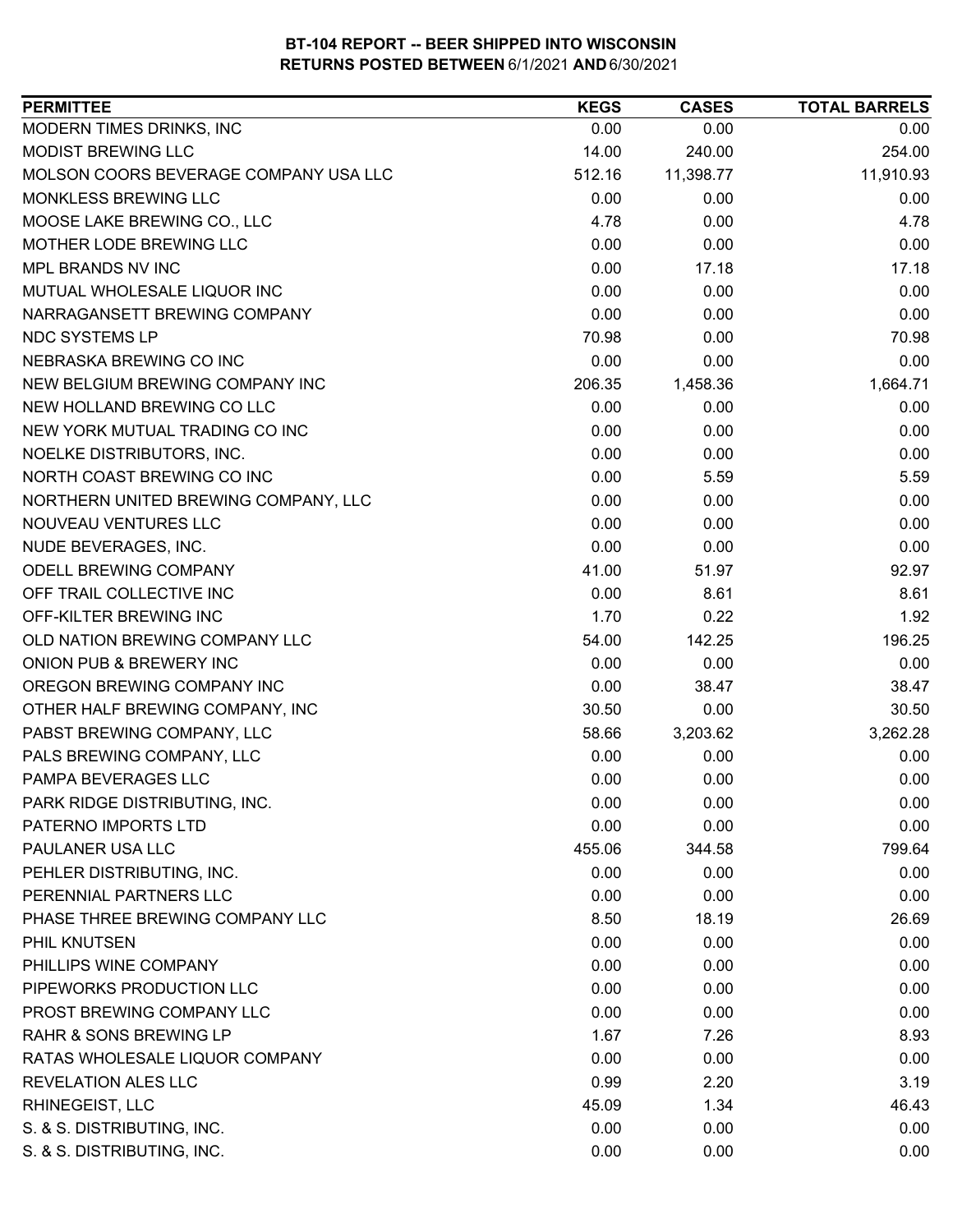| <b>PERMITTEE</b>                      | <b>KEGS</b> | <b>CASES</b> | <b>TOTAL BARRELS</b> |
|---------------------------------------|-------------|--------------|----------------------|
| SAPPORO USA INC                       | 0.00        | 18.40        | 18.40                |
| SARATOGA LIQUOR CO., INC.             | 0.00        | 0.00         | 0.00                 |
| SAUGATUCK BREWING COMPANY INC         | 17.00       | 17.79        | 34.79                |
| SCHAFER-REICHART SELECTIONS, INC.     | 0.00        | 0.00         | 0.00                 |
| SHELTON BROTHERS INC                  | 0.00        | 0.00         | 0.00                 |
| <b>SHORTS BREWING COMPANY</b>         | 39.00       | 47.69        | 86.69                |
| SIERRA NEVADA BREWING COMPANY         | 126.93      | 1,056.11     | 1,183.04             |
| SINGHA NORTH AMERICA INC              | 0.00        | 9.48         | 9.48                 |
| SLEEPING GIANT BREWING COMPANY LLC    | 0.00        | 0.00         | 0.00                 |
| SOCIABLE CIDER WERKS LLC              | 0.00        | 0.00         | 0.00                 |
| SOLEMN OATH BREWERY LLC               | 0.83        | 15.48        | 16.31                |
| SOUTHERN GRIST BREWING COMPANY        | 4.00        | 23.22        | 27.22                |
| SOUTHERN TIER BREWING COMPANY LLC     | 0.00        | 5.66         | 5.66                 |
| SP3 LLC                               | 0.00        | 0.00         | 0.00                 |
| <b>SPIRAL BREWERY LLC</b>             | 2.83        | 3.28         | 6.11                 |
| <b>SRB OPERATIONS LLC</b>             | 0.00        | 0.00         | 0.00                 |
| ST KILLIAN IMPORTING CO INC           | 66.46       | 266.53       | 332.99               |
| STANLEY STAWSKI DIST CO INC           | 0.00        | 27.78        | 27.78                |
| <b>STEVE CRIDER</b>                   | 0.00        | 0.00         | 0.00                 |
| STONE BREWING CO LLC                  | 19.17       | 127.05       | 146.22               |
| SUGAR CREEK ACQUISITION LLC           | 0.00        | 0.00         | 0.00                 |
| SUMMIT BREWING COMPANY                | 178.98      | 454.89       | 633.87               |
| SUN KING BREWING CO LLC               | 0.00        | 0.00         | 0.00                 |
| SUPERIOR BEVERAGES LLC                | 0.00        | 0.00         | 0.00                 |
| SURLY BREWING COMPANY                 | 157.33      | 364.81       | 522.14               |
| SURVILLE ENTERPRISES CORP             | 0.00        | 0.00         | 0.00                 |
| SWEETWATER BREWING COMPANY LLC        | 77.84       | 209.94       | 287.78               |
| SYLWESTER KOLAKOWSKI                  | 0.00        | 0.00         | 0.00                 |
| <b>SYRIANA INC</b>                    | 0.00        | 0.00         | 0.00                 |
| TABLEBLUFF BREWING CO INC             | 0.00        | 0.00         | 0.00                 |
| THE BROOKLYN BREWERY CORPORATION      | 18.00       | 69.68        | 87.68                |
| THE BRUERY LLC                        | 0.00        | 0.00         | 0.00                 |
| THE CHURCH STREET BREWING COMPANY LLC | 0.00        | 6.78         | 6.78                 |
| THE FLORIDA BREWERY, INC.             | 0.00        | 0.00         | 0.00                 |
| THE GAMBRINUS COMPANY                 | 45.00       | 167.12       | 212.12               |
| THE GREAT LAKES BREWING CO            | 35.68       | 117.41       | 153.09               |
| <b>THOMAS A DORAIRAJ</b>              | 0.00        | 0.00         | 0.00                 |
| THREE FLOYDS BREWING LLC              | 136.50      | 360.63       | 497.13               |
| <b>TOPPLING GOLIATH INC</b>           | 164.67      | 359.01       | 523.68               |
| <b>TORI-VERDI GROUP LLC</b>           | 0.00        | 0.00         | 0.00                 |
| TRIANGLE DISTRIBUTING COMPANY, INC.   | 0.00        | 0.00         | 0.00                 |
| <b>TROIKA BREWING COMPANY LLC</b>     | 0.00        | 0.00         | 0.00                 |
| TWO BROTHERS BREWING COMPANY          | 0.00        | 0.00         | 0.00                 |
| UINTA BREWING COMPANY                 | 0.00        | 0.00         | 0.00                 |
| UNE ANNEE BREWERY LLC                 | 23.64       | 54.40        | 78.04                |